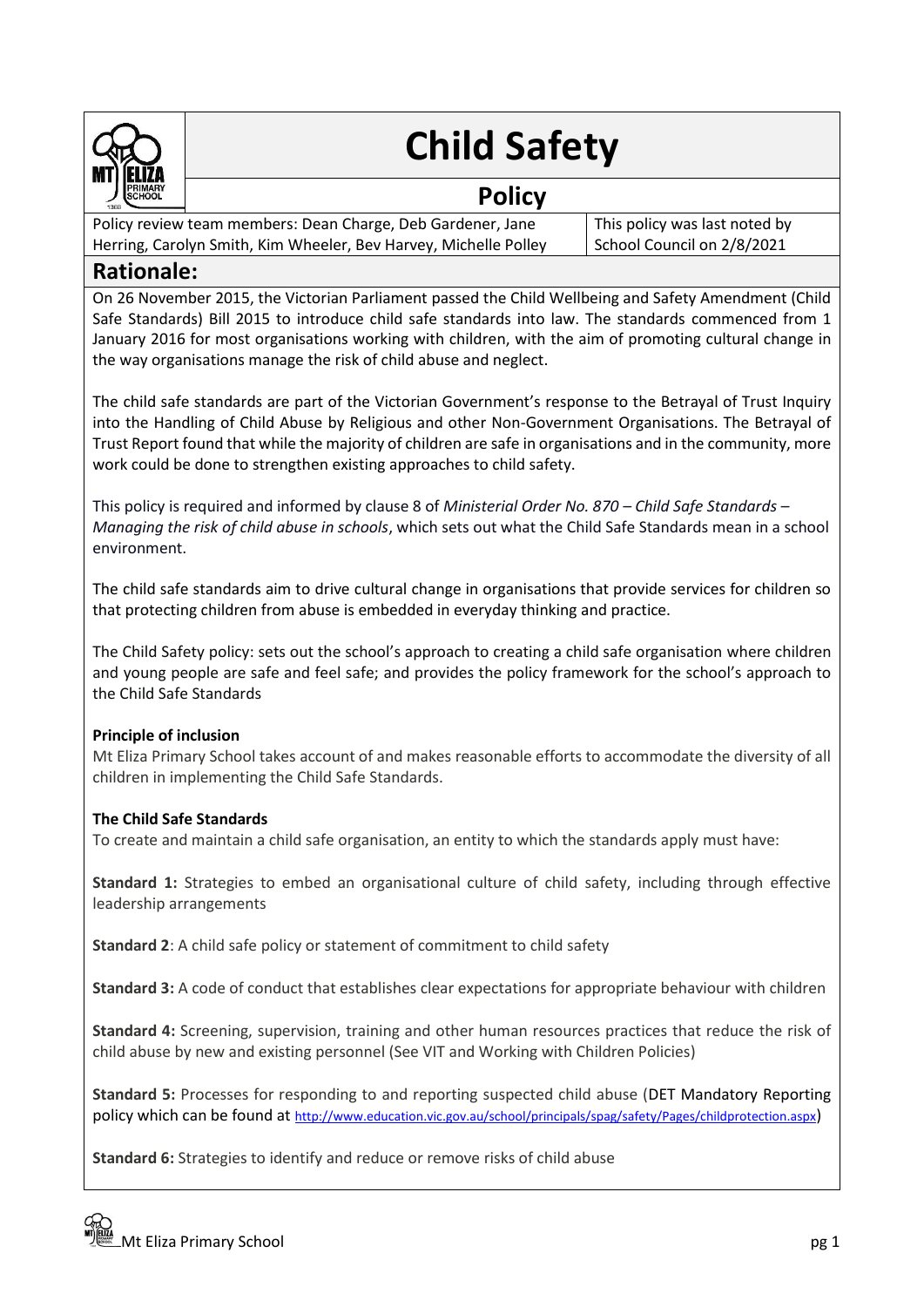**Standard 7**: Strategies to promote the participation and empowerment of children (See Student Wellbeing and Engagement Policy)

## **Aims:**

Mt Eliza Primary School's Child Safety Policy sets out the school's commitment and approach to creating and maintaining a child safe organisation where children and young people are safe and feel safe, and provides the policy framework for the school's approach to the Child Safe Standards.

This policy applies to all staff, volunteers, and contractors in the school environment, whether or not they work in direct contact with children or young people. This policy also applies to school council members where indicated.

The policy will apply to the school environment (see Definitions section). The policy covers both school hours and outside of school hours.

# **Definitions**

## *Child abuse*

Child abuse includes:

- any act committed against a child involving:
	- o a sexual offence; or
	- o grooming; and
	- the infliction, on a child, of:
		- o physical violence; or
		- o serious emotional or psychological harm; and
- serious neglect of a child.

#### *Child-connected work*

Child-connected work means work authorised by the school, school council, or Secretary of the Department of Education and Training and performed by an adult in a school environment while children are present or reasonably expected to be present.

#### *Child safety*

Child safety encompasses matters related to protecting all children from child abuse, managing the risk of child abuse, providing support to a child at risk of child abuse, and responding to incidents or allegations of child abuse.

#### *School environment*

School environment means any physical or virtual place made available or authorised by the school for use by a child during or outside school hours, including:

- a campus of the school;
- online school environments (including email and intranet systems); and
- other locations provided by the school for a child's use (including, without limitation, locations used for school camps, sporting events, excursions, competitions, homestays, and other school activities or events)

#### *School staff*

School staff means an individual working in a school environment who is:

- employed by the Department of Education and Training;
- directly engaged or employed by a school council; or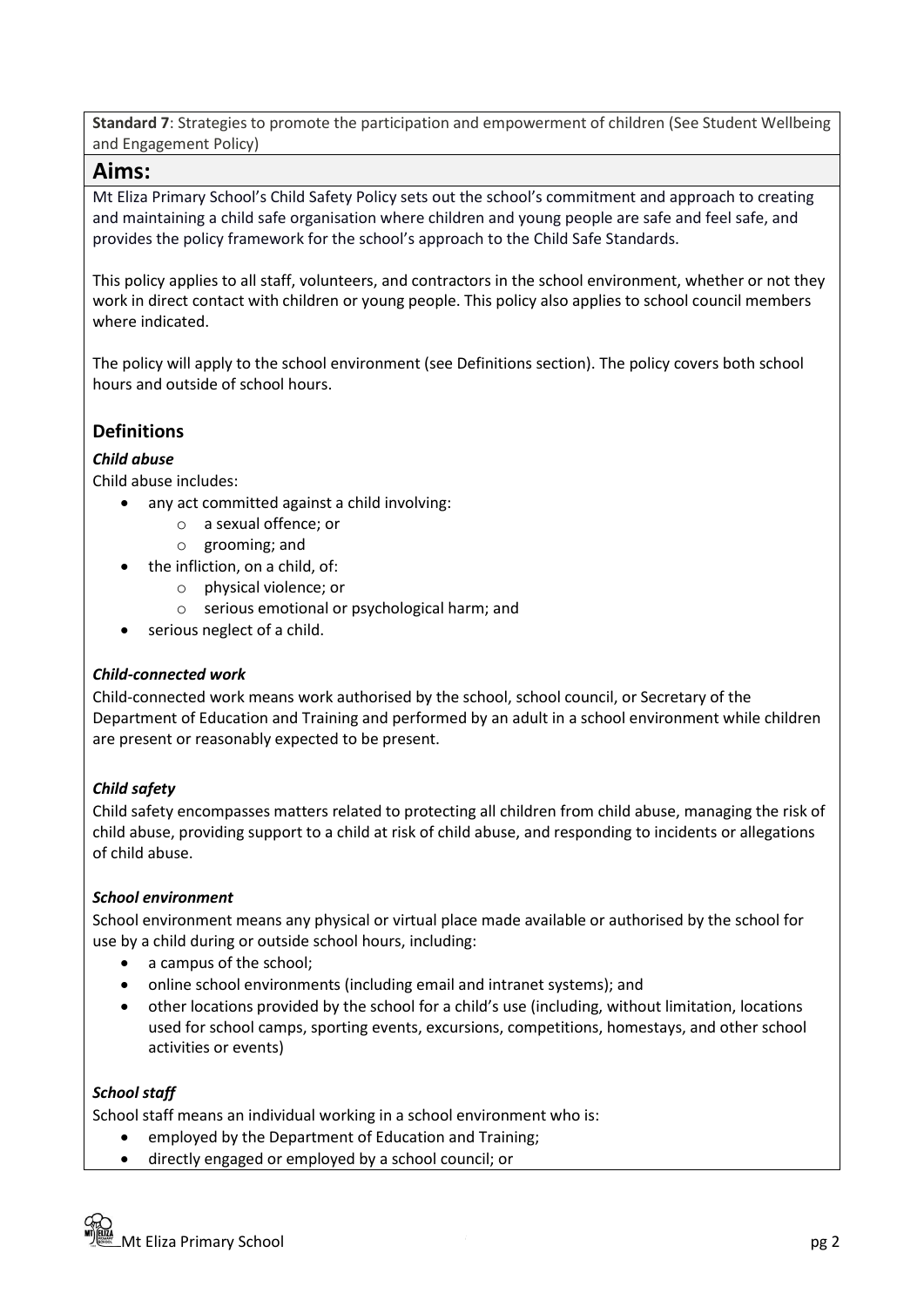• a volunteer or a contracted service provider (whether or not a body corporate or any other person is an intermediary).

# **Our commitment to child safety**

- Mt Eliza PS is committed to the safety and wellbeing of all children and young people. This will be the primary focus of our care and decision-making.
- Mt Eliza PS has zero tolerance for child abuse.
- Mt Eliza PS is committed to providing a child safe environment where children and young people are safe and feel safe, and their voices are heard about decisions that affect their lives. Particular attention will be paid to the cultural safety of Aboriginal and Torres Strait Islander children and children from culturally and/or linguistically diverse backgrounds, as well as the safety of children with a disability.
- Every person involved in Mt Eliza PS has a responsibility to understand the important and specific role he/she plays individually and collectively to ensure that the wellbeing and safety of all children and young people is at the forefront of all they do and every decision they make.

## **Implementation:**

Mt Eliza Primary School is committed to the safety and wellbeing of all children and young people. This will be the primary focus of our care and decision-making, with particular attention paid to the cultural safety of Aboriginal children and children from culturally and/or linguistically diverse backgrounds, as well as the safety of children with a disability.

In its planning, decision-making and operations, Mt Eliza Primary School will:

- 1. Take a preventative, proactive and participatory approach to child safety
- 2. Value and empower children to participate in decisions which affect their lives
- 3. Foster a culture of openness that supports all persons to safely disclose risks of harm to children
- 4. Respect diversity in cultures and child rearing practices while keeping child safety paramount
- 5. Provide written guidance on appropriate conduct and behaviour towards children
- 6. Engage only the most suitable people to work with children and have high quality staff and volunteer supervision and professional development
- 7. Ensure children know who to talk with if they are worried or are feeling unsafe, and that they are comfortable and encouraged to raise such issues
- 8. Report suspected abuse, neglect or mistreatment promptly to the appropriate authorities
- 9. Share information appropriately and lawfully with other organisations where the safety and wellbeing of children is at risk
- 10. Value the input of and communicate regularly with families and carers.

## **Strategies to embed a child safe culture**

Mt Eliza PS's culture encourages staff, students, parents and the school community to raise, discuss and scrutinise child safety concerns. This makes it more difficult for abuse to occur and remain hidden.

All child safety documents, including this policy, the Child Safety Code of Conduct, the school's Child Safety Responding and Reporting Obligations (including Mandatory Reporting) Policy and Procedures , *Identifying and [Responding to All Forms of Abuse in Victorian Schools](https://www.education.vic.gov.au/Documents/about/programs/health/protect/ChildSafeStandard5_SchoolsGuide.pdf)* and th[e Four Critical Actions for](https://www.education.vic.gov.au/Documents/about/programs/health/protect/FourCriticalActions_ChildAbuse.pdf)  [Schools](https://www.education.vic.gov.au/Documents/about/programs/health/protect/FourCriticalActions_ChildAbuse.pdf) are readily available online for all staff and students to read at any time.

Child safety is everyone's responsibility. **All school staff** are required to:

• Act in accordance with the school's Child Safety Code of Conduct, which clearly sets out the difference between appropriate and inappropriate behaviour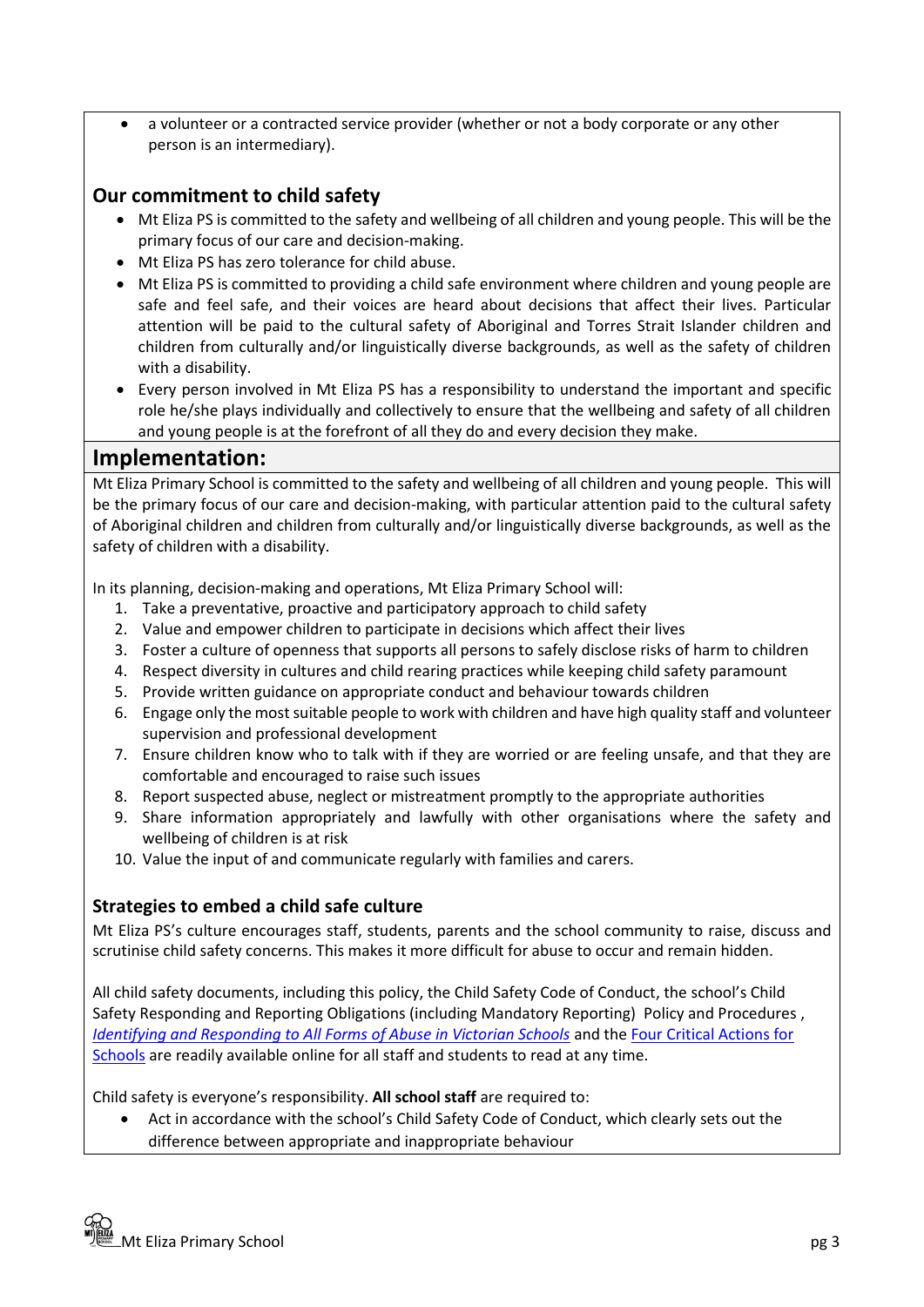- Act in accordance with the Child Safety Responding and Reporting Obligations (including Mandatory Reporting) Policy and Procedures at all times, including following the [Four Critical](https://www.education.vic.gov.au/Documents/about/programs/health/protect/FourCriticalActions_ChildAbuse.pdf)  [Actions for Schools](https://www.education.vic.gov.au/Documents/about/programs/health/protect/FourCriticalActions_ChildAbuse.pdf) where necessary
- Undertake annual guidance and training on child safety
- Act in accordance with their legal obligations, including:
	- o Failure to disclose offence (applies to all adults)
	- o Duty of care (applies to all school staff)
	- $\circ$  Mandatory reporting obligations (applies to all mandatory reporters, including teachers, principals, registered psychologists, and registered doctors and nurses)
	- o Failure to protect offence (applies to a person in a position of authority within the school)
	- o Reportable conduct obligations (applies to all school staff in reporting conduct to the principal, and applies to the principal in reporting to Employee Conduct Branch)
	- o Organisational duty of care (applies to the school as an organisation)
	- $\circ$  For more information on these obligations, see Identifying and Responding to All Forms of [Abuse in Victorian Schools.](https://www.education.vic.gov.au/Documents/about/programs/health/protect/ChildSafeStandard5_SchoolsGuide.pdf)

As part of Mt Eliza PS's child safe culture, **school leadership** (including the principal and assistant principal) will:

- Consider the diversity of all children, including (but not limited to) the needs of Aboriginal and Torres Strait Islander children, children from culturally and linguistically diverse backgrounds, children with disabilities, and children who are vulnerable, when implementing the Child Safe Standards
- Ensure that child safety is a regular agenda item at school leadership meetings and staff meetings
- Encourage and enable staff professional learning and training to build deeper understandings of child safety and prevention of abuse
- Ensure that no one is prohibited or discouraged from reporting an allegation of child abuse to a person external to the school or from making records of any allegation.

As part of Mt Eliza PS's child safe culture, in performing the functions and powers given to them under the *Education and Training Reform Act 2006*, **school councils and school council members** will:

- Ensure that child safety is a regular agenda item at school council meetings
- Consider the diversity of all children, including (but not limited to) the needs of Aboriginal and Torres Strait Islander children, children from culturally and linguistically diverse backgrounds, children with disabilities, and children who are vulnerable, when making decisions regarding the Child Safe Standards
- Undertake annual guidance and training on child safety, such as the [Child Safe Standards School](https://www.education.vic.gov.au/Documents/about/programs/health/protect/school-council-training.pptx)  [Council Training PowerPoint.](https://www.education.vic.gov.au/Documents/about/programs/health/protect/school-council-training.pptx)
- Approve the Child Safety Code of Conduct to the extent that it applies to school council employees and members, and if updated, note the new document in its school council meeting minutes
- When hiring employees, ensure that selection, supervision and management practices are child safe.

School leadership will maintain records of the above processes in agendas, minutes, SSG notes and records of undertaken professional development.

# **Roles and responsibilities**

School leaders will ensure that each person understands their role, responsibilities and behaviour expected in protecting children and young people from abuse and neglect. Staff will comply with the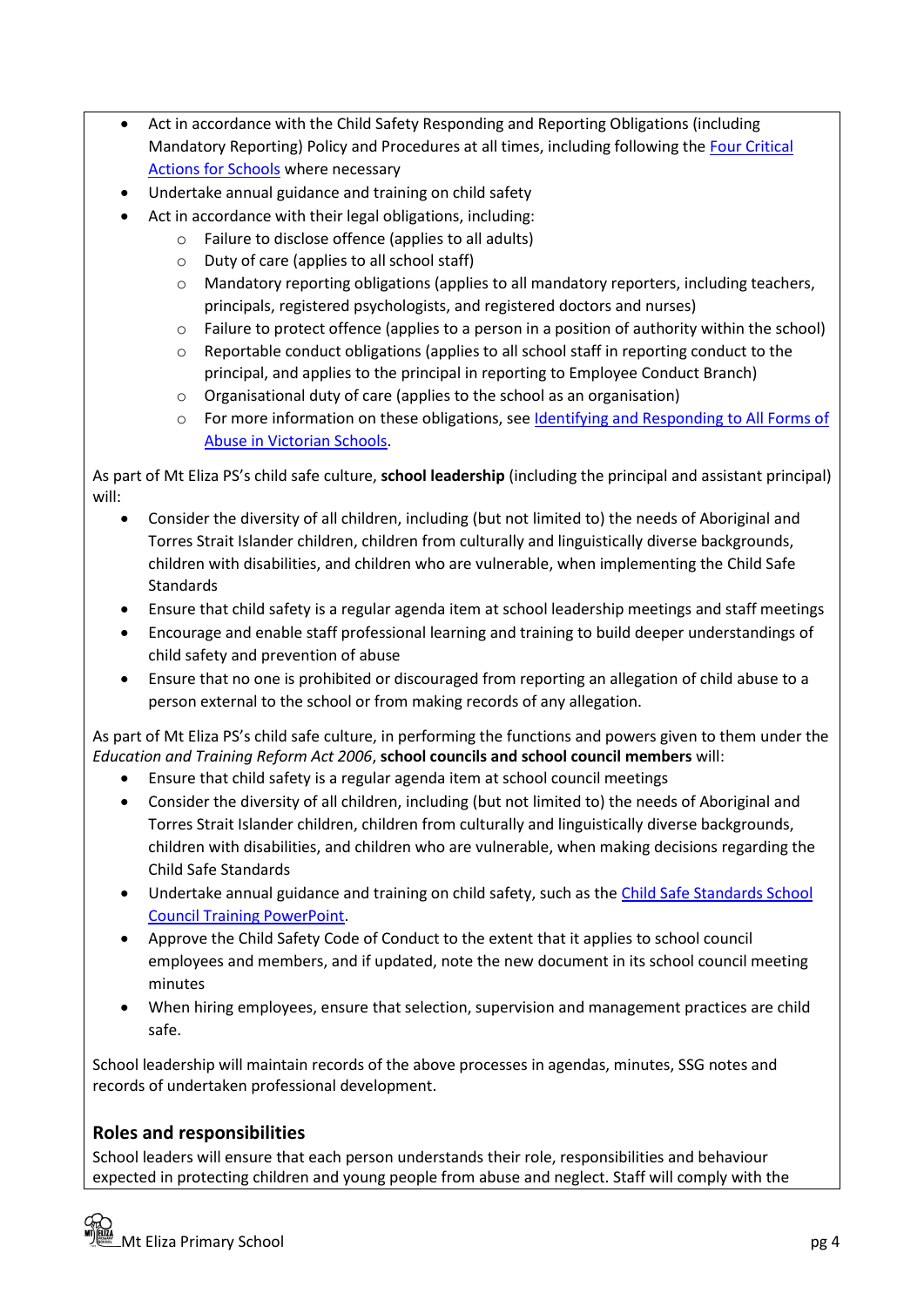school's Child Safety Code of Conduct, which sets out clearly the difference between appropriate and inappropriate behaviour.

Specific child safety responsibilities:

- The Assistant Principal and Education Committee of the School Council are responsible for reviewing and updating the Child Safety Policy every two years.
- The Principal is responsible for monitoring the school's compliance with the Child Safety Policy. The school community should approach the Principal if they have any concerns about the school's compliance with the Child Safety Policy.
- The Assistant Principal is responsible for informing the school community about this policy, and making it publicly available.
- Other specific roles and responsibilities are named in Mt Eliza PS's other child safety policies and procedures, including the Child Safety Code of Conduct, Child Safety Responding and Reporting Obligations (including Mandatory Reporting) Policy and Procedures, and risk assessment register.

# **Recruitment**

Mt Eliza PS follows the Department's Recruitment in Schools guide to ensure child safe recruitment practices, available on the [Department's website](https://www.education.vic.gov.au/hrweb/careers/Pages/recruitinsch.aspx).

All prospective volunteers are required to comply with our school's Volunteers Policy, including in relation to assessing the suitability of prospective volunteers and obtaining checks required under this policy.

# **Training and supervision**

Training and education is important to ensure that everyone in the school understands that child safety is everyone's responsibility.

Our school culture aims for all staff and volunteers (in addition to parents/carers and children) to feel confident and comfortable in coming forward with any allegations or suspicions of child abuse or child safety concerns. We train our staff and volunteers to identify, assess, and minimise risks of child abuse and to detect potential signs of child abuse. This training occurs annually or more often as required.

We also support our staff and volunteers through ongoing supervision to develop their skills to protect children from abuse, to promote the cultural safety of Aboriginal and Torres Strait Islander children and children from linguistically and/or diverse backgrounds, and the safety of children with a disability and vulnerable children.

New employees and volunteers will be inducted into the school, and provided a copy of the Staff Handbook that refers to the Child Safety Policy (this document), the Child Safety Code of Conduct, and the Child Safety Responding and Reporting Obligations (including Mandatory Reporting) Policy and Procedures on the school website.

They will also be supervised regularly to ensure they understand our school's commitment to child safety, and that their behaviour towards children is safe and appropriate. All employees of our school will be monitored and assessed via regular performance review to ensure their continuing suitability for childconnected work. Any inappropriate behaviour will be reported by school staff to the Principal or Assistant Principal and will be managed in accordance with Mt Eliza PS's Child Safety Responding and Reporting Obligations (including Mandatory Reporting) Policy and Procedures where required.

# **Reporting a child safety concern or complaint**

The school has clear expectations for all staff and volunteers in making a report about a child or young person who may be in need of protection. All staff (including school council employees) must follow the school's Child Safety Responding and Reporting Obligations (including Mandatory Reporting) Policy and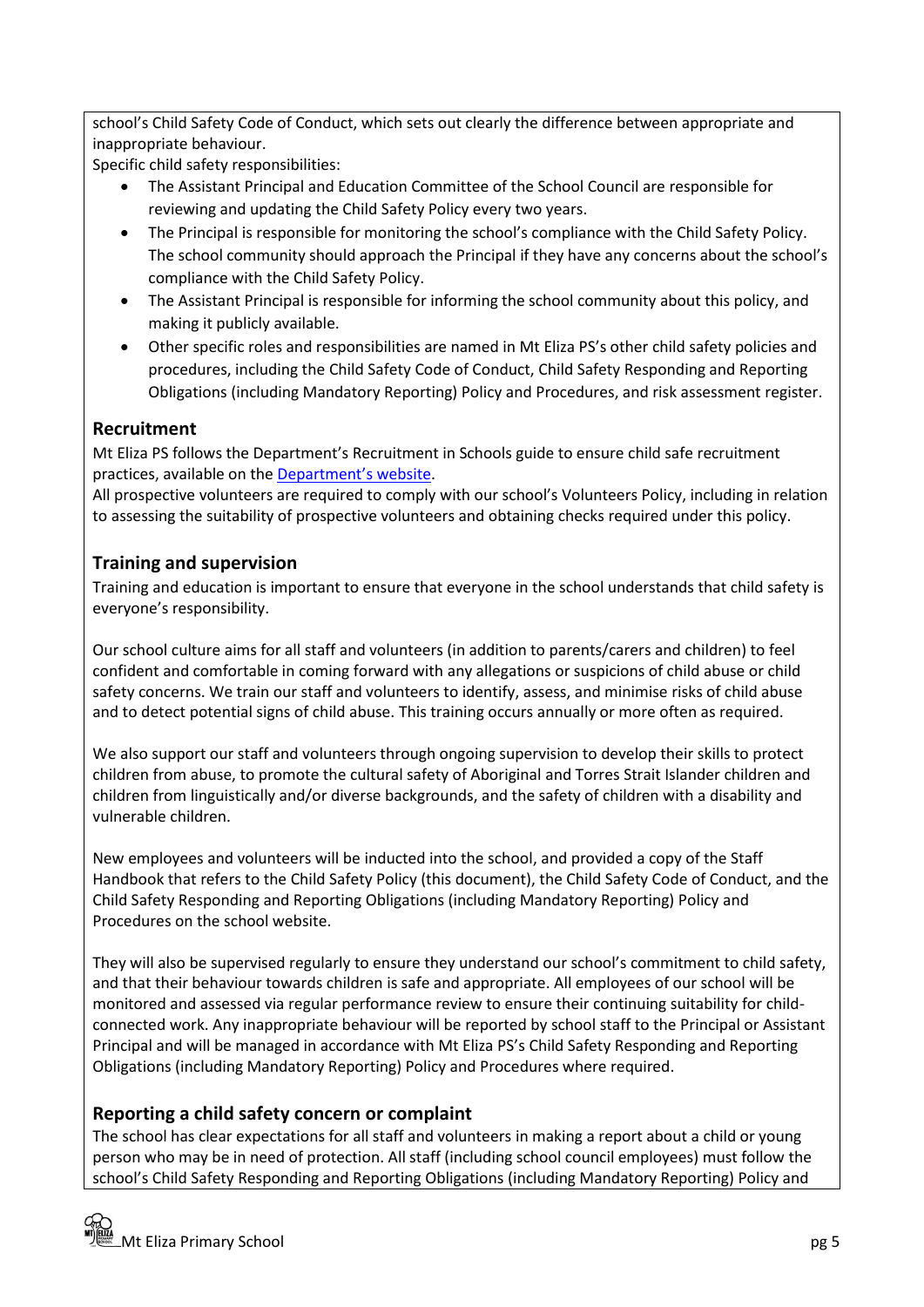Procedures, including following the [Four Critical Actions for Schools](https://www.education.vic.gov.au/Documents/about/programs/health/protect/FourCriticalActions_ChildAbuse.pdf) if there is an incident, disclosure or suspicion of child abuse. Immediate actions should include reporting their concerns to DHHS Child Protection, Victoria Police and/or another appropriate agency and notifying the principal or a member of the school leadership team of their concerns and the reasons for those concerns.

Mt Eliza PS will never prohibit or discourage school staff from reporting an allegation of child abuse. The school will always take action to respond to a complaint in accordance with the school's Child Safety Responding and Reporting Obligations (including Mandatory Reporting) Policy and Procedures. In accordance with Action 4 of the Four Critical Actions for Schools, Mt Eliza PS will provide ongoing support for students affected by child abuse.

The Child Safety Responding and Reporting Obligations (including Mandatory Reporting) Policy and Procedures can be found on the school website.

## **Risk reduction and management**

Mt Eliza PS believes the wellbeing of children and young people is paramount, and is vigilant in ensuring proper risk management processes, found in the school's risk assessment register. The school recognises there are potential risks to children and young people and will take a risk management approach by undertaking preventative measures.

We will identify and mitigate the risks of child abuse in school environments by taking into account the nature of each school environment, the activities expected to be conducted in that environment and the characteristics and needs of all children expected to be present in that environment.

Mt Eliza PS monitors and evaluates the effectiveness of the actions it takes to reduce or remove risks to child safety, more information can be found in the school's risk assessment register.

#### **Listening to, communicating with and empowering children**

Mt Eliza PS has developed a safe, inclusive and supportive environment that involves and communicates with children, young people and their parents/carers. We encourage child and parent/carer involvement and engagement that informs safe school operations and builds the capability of children and parents/carers to understand their rights and their responsibilities. Our school is committed to supporting and encouraging students to use their voice to raise and share their concerns with a trusted adult at any time of need. Students can access information on how to report abuse through their teacher, ES staff, Assistant Principal and Principal.

When the school is gathering information in relation to a complaint about alleged misconduct with or abuse of a child, the school will listen to the complainant's account and take them seriously, check understanding and keep the child (and/or their parents/carers, as appropriate) informed about progress.

The school will promote the Child Safe Standards in ways that are readily accessible, easy to understand, and user-friendly to children, including:

- All of our child safety policies and procedures will be available for the students and parents at Mt Eliza PS to read on the website and on display in the Administration building.
- Teachers will have age appropriate conversations with children as part of the Respectful Relationships program.

The school will use its health and wellbeing programs to deliver appropriate education to its students about:

• standards of behaviour for students attending the school;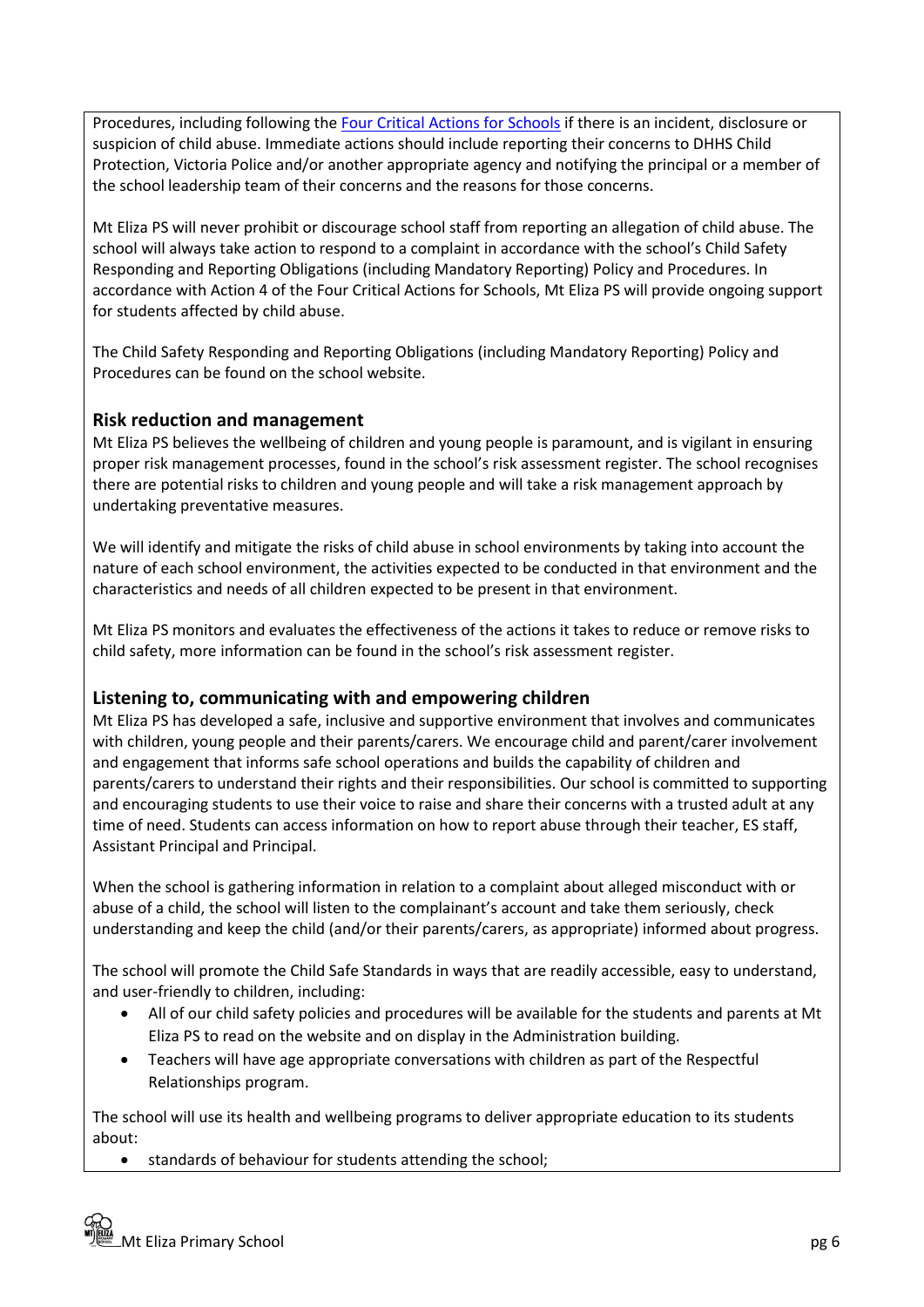- healthy and respectful relationships (including sexuality);
- resilience; and
- child abuse awareness and prevention.
- Respectful Relationships
- Catching on Early

#### **Communications**

This school is committed to communicating our child safety strategies to the school community through:

- Ensuring that the Child Safety Policy (this document), Code of Conduct, and the Child Safety Responding and Reporting Obligations (including Mandatory Reporting) Policy and Procedure are available on the school website
- Once per term reminders in the school newsletter of our school's commitment to child safety
- Ensuring that child safety is a regular agenda item at school leadership meetings and staff meetings for discussion
- Referring to the importance of Child Safety at school tours with prospective parents, at parent information sessions or in class, volunteer induction processes, and by placing posters throughout the school]

## **Confidentiality and privacy**

This school collects, uses and discloses information about particular children and their families in accordance with Victorian privacy law and other relevant laws. The principles regulating the collection, use and storage of information is included in the Department of Education and Training's [Schools' Privacy](https://www.education.vic.gov.au/Pages/schoolsprivacypolicy.aspx)  [Policy.](https://www.education.vic.gov.au/Pages/schoolsprivacypolicy.aspx)

#### **Related policies and documents**

Related policies and documents include:

- Code of Conduc[t https://mtelizaps.vic.edu.au/about-us/#policies](https://mtelizaps.vic.edu.au/about-us/#policies)
- Child Safety Responding and Reporting Obligations (including Mandatory Reporting) Policy and Procedure[s https://mtelizaps.vic.edu.au/about-us/#policies](https://mtelizaps.vic.edu.au/about-us/#policies)
- Risk assessment register
- [Identifying and Responding to All Forms of Abuse in Victorian Schools](https://www.education.vic.gov.au/Documents/about/programs/health/protect/ChildSafeStandard5_SchoolsGuide.pdf)
- [Four Critical Actions for Schools](https://www.education.vic.gov.au/Documents/about/programs/health/protect/FourCriticalActions_ChildAbuse.pdf)
- [Recording your actions: Responding to suspected child abuse](https://www.education.vic.gov.au/Documents/about/programs/health/protect/PROTECT_Schoolstemplate.pdf)  A template for Victorian schools
- [Identifying and Responding to Student Sexual Offending](https://www.education.vic.gov.au/Documents/about/programs/health/protect/SSO_Policy.pdf)
- [Four Critical Actions for Schools: Responding to Student Sexual Offending](https://www.education.vic.gov.au/Documents/about/programs/health/protect/FourCriticalActions_SSO.pdf)
- [Policy and Advisory Library](https://www.education.vic.gov.au/school/principals/spag/safety/Pages/dutyofcare.aspx) Duty of Care
- Policy and Advisory Library [Child Protection Reporting Obligations](https://www.education.vic.gov.au/school/principals/spag/safety/Pages/childprotectobligation.aspx)

## **Evaluation:**

This policy will be reviewed as part of MEPS two –year review cycle in 2023

#### **Child safety policies and procedures during COVID-19**

Government schools do not need to update their local child safety policies and procedures to account for variations to school operations or processes during the period of remote learning as a result of COVID-19. Schools should continue to follow their usual processes for reporting child safety concerns and follow Department advice for any additional child safety considerations resulting from remote learning during COVID-19.